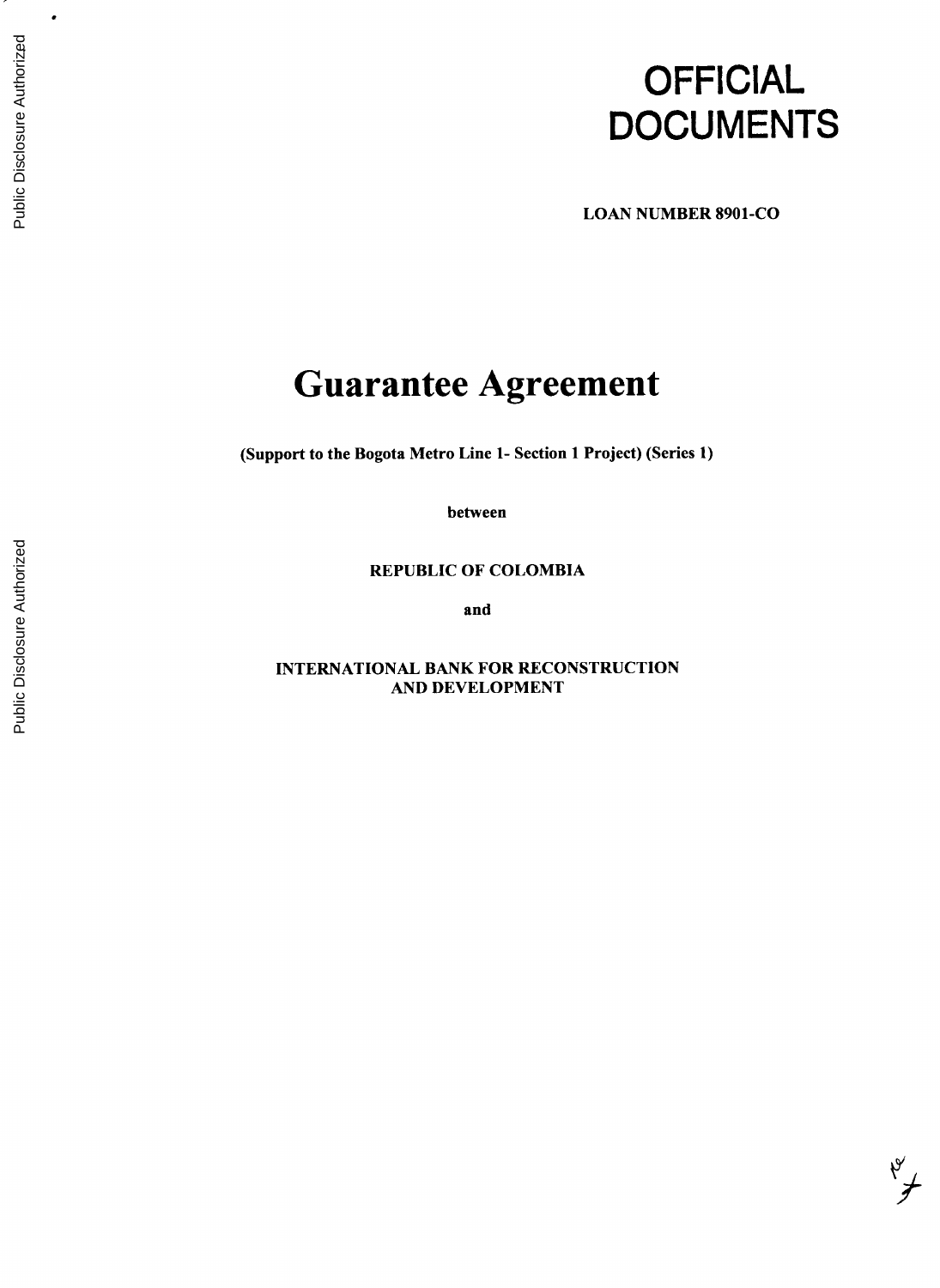#### **GUARANTEE AGREEMENT**

**AGREEMENT** entered into between REPUBLIC OF COLOMBIA ("Guarantor") and **INTERNATIONAL** BANK FOR RECONSTRUCTION **AND DEVELOPMENT** ("Bank") ("Guarantee Agreement") in connection with the Loan Agreement of the Signature Date between the Bank and Empresa Metro de Bogota **S.A.** ("Borrower"), concerning Loan No. **8901-CO** ("Loan Agreement"). The Guarantor and the Bank hereby agree as follows:

#### **ARTICLE I - GENERAL CONDITIONS; DEFINITIONS**

Section **1.01.** The General Conditions (as defined in the Appendix to the Loan Agreement) apply to and form part of this Agreement.

Section 1.02. Unless the context requires otherwise, the capitalized terms used in this Agreement have the meanings ascribed to them in the General Conditions or in the Loan Agreement.

#### **ARTICLE II - GUARANTEE**

Section 2.01. Without limitation or restriction upon any of its other obligations under the Guarantee Agreement, the Guarantor hereby unconditionally guarantees, as primary obligor and not as surety merely, the due and punctual payment of all Loan Payments payable **by** the Borrower pursuant to the Loan Agreement.

### **ARTICLE III -REPRESENTATIVE; ADDRESSES**

Section **3.01.** The Guarantor's Representative is the Minister of Finance and Public Credit.

Section **3.02.** For purposes of Section **10.01** of the General Conditions: (a) the Guarantor's address is:

Ministry of Finance and Public Credit Carrera **8** No. **6 C-38** Piso **3** C6digo Postal **111711,** Bogota, **DC** Repdblica de Colombia; and

**(b)** the Guarantor's Electronic Address is:

Fax: *(571) 350-9344*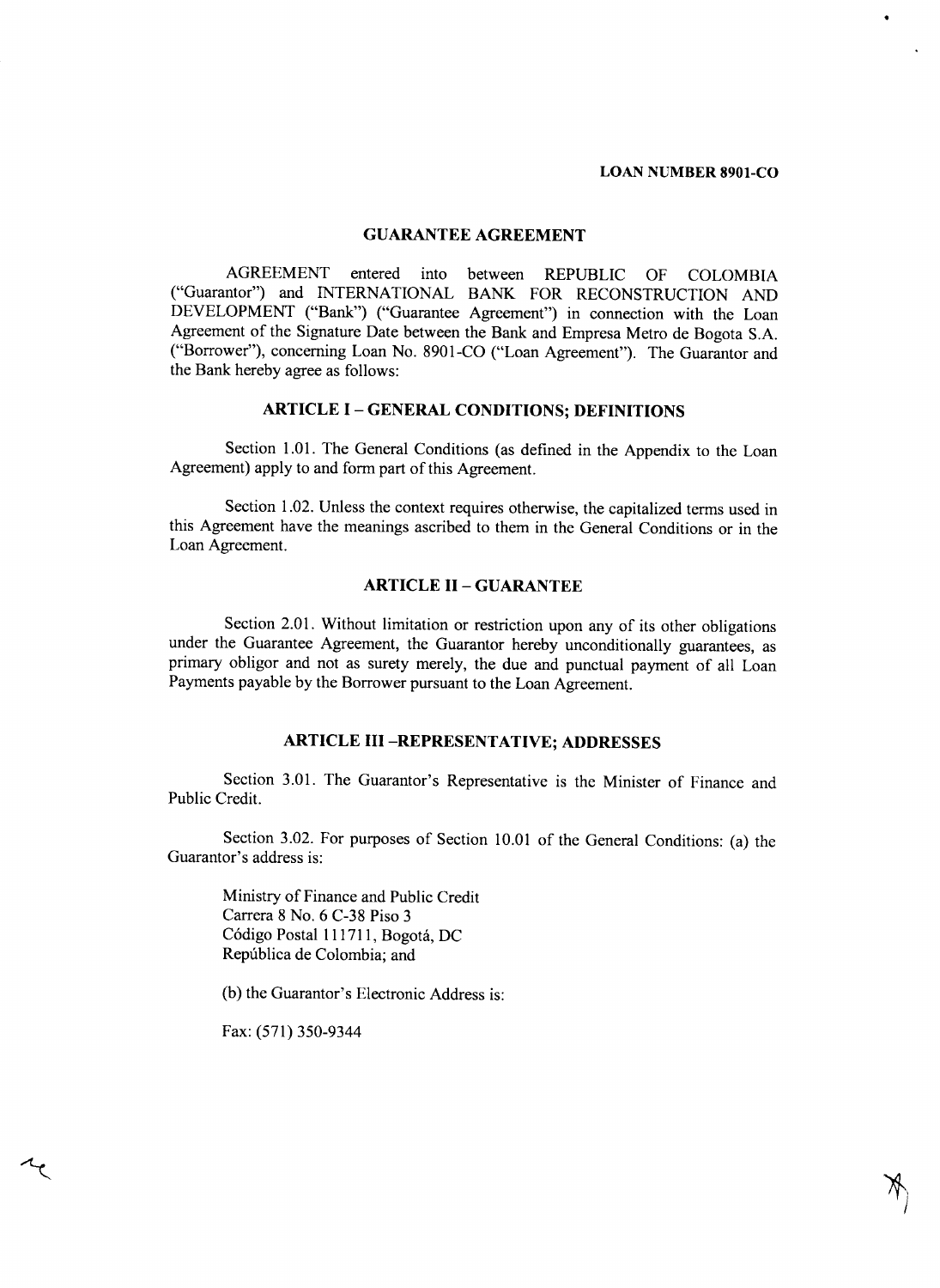Section **3.03.** For purposes of Section **10.01** of the General Conditions: (a) the Bank's Address is:

International Bank for Reconstruction and Development **1818** H Street, N.W. Washington, **D.C.** 20433 United States of America; and

**(b)** the Bank's Electronic Address is:

Telex: Facsimile:

 $\ddot{\phantom{a}}$ 

248423(MCI) or **1-202-477-6391** 64145(MCI)

 $\mathcal{Y}_{\mathbf{r}}$